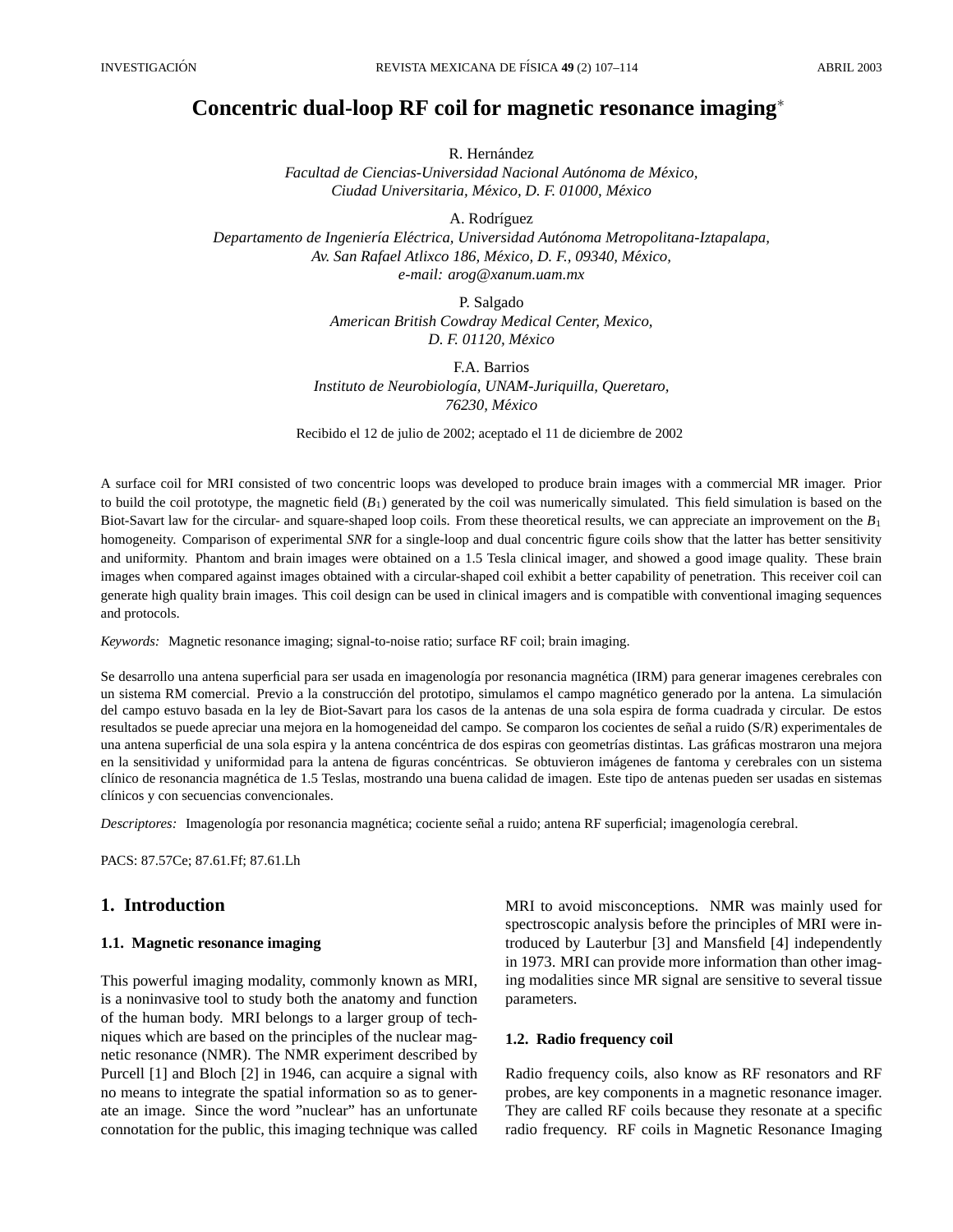and Spectroscopy have two important functions: excitation of nuclear spins and detection of the resulting nuclear precession (signal). For the transmission case, the RF coil acts as a transducer which converts RF power into a transverse rotating RF magnetic field in the volume of interest. High efficiency in the transmission mode is associated to maximum magnetic field produced by the RF coil in the volume of interest for minimum RF power released to the region. In general, any coil can be operated in transmission mode or/and reception mode. When a RF coil is used as both a receiver and transmitter is then usually called a transceiver coil. Since a RF coil can be used for both reception and transmission of a MR signal, and to gain insight of the parameters involved in the design of a RF coil, the Principle of Reciprocity might be invoked [5]. This principle allows us to calculate the induced voltage and to deduce the field produced by a resonant circuit at any point.

MRI coils can be divided into major groups: a) surface coils. Single-loop and multiple-loop coils: the most popular is the circular-shaped coil [6] followed by the phased-array coils [7], however, other geometries and arrays have been proposed recently [8]; and b) volume coils. Some of them are: Helmholtz coil [9], saddle coil [10], high-pass and lowpass birdcage coils [11], and TEM resonator coils [12]. The birdcage coil has become the most widely used since is able to produce a very uniform  $B_1$  field over a large volume in the coil. A different type of coil has been recently introduced to meet the needs of the so called parallel imaging [13]. This kind of imaging sequence is able to parallel acquire signals coming from different coil elements to speed up the acquisition process. This imaging scheme is based on the coil sensitivity and it is denominated the SENSitivity Encoding technique (SENSE) [14].

Surface coils have become an important tool to produce high quality images and spectra in Magnetic Resonance Imaging and Spectroscopy. The idea of using a surface coil is intuitively attractive because, as is well known, the closer the coil is to the object being imaged, the more signal is expected. It is well known that surface antennae can produce a high *SNR* but poor uniformity. Therefore, an optimal design of a MRI coil should be able to generate a good homogeneity of the field and a high penetration capacity (good *SNR*). Unfortunately, spatial uniformity and high-efficiency can not be optimised simultaneously. Increasing the homogeneity will increase the required power and decrease the *SNR*. The aim of this work is to develop a receiver coil with high sensitivity for brain imaging and spectroscopy applications. This coil is intended to be used in a clinical MR scanner. In order to clarify all the important aspects of the development of Radio Frequency coils in MRI, a brief review of the physical principles is presented. Then, a simple design motivated by the surface coil reported by Tomanek and co-workers [15] is built. Although this idea is not new, the previous work [16-21] did not use this approach to develop only-receiving surface coils.

In this paper a surface coil is proposed to generate brain images which is able to produce an improvement of the field homogeneity and the penetration capacity. The present coil design was operated in the received-only mode. It consisted of two concentric single-loop coils of different size and geometry, namely a circular loop coil and a squared-shaped coil. A computer simulation of the magnetic field  $(B_1)$  is presented for a particular size. Estimates of experimental *SNR* of the concentric loop coil and a single-loop coil obtained from phantom images are shown and compared. Phantom and brain images are presented to show the coil performance and compared against single-loop coil images.

### **2. Theory**

When performing any MR Imaging experiment always appears an undesirable component that is uncorrelated to the signal. The Brownian motion of electrons in the receiver coil might be responsible and is the result of the coil resistance and temperature. A MRI experiment then involves the combination of two important parameters, signal and noise. This can be referred as the Signal-to-Noise Ratio: *Signal*/*Noise* or *S*/*N* or *SNR*. It has been previously stated that a good coil design should include a high *SNR*. This parameter is an accepted standard for measurement of quality in MRI studies [19]. The quality of the reconstructed images depends strongly on the *SNR* of the acquired signal. Modern imaging techniques often demand very high speed and spatial resolution, so that the highest possible *SNR* is still required to avoid poor image quality. The optimisation of the *SNR* is a major factor in the design of a RF receiver coil.

The MR signal is determined by the magnetic field generated by the coil. However, noise always accompanies a signal that is not solely due to the coil itself, but the human body as well. Unlike the *SNR* of the NMR experiment, in MRI the biological sample (patient) produces a resistance comparatively large since is a poor conductor, and contributes significantly in the noise figure induced in the coil.

To include the biological sample resistance, Hoult and Richard proposed a new *SNR* expression [5]:

$$
SNR = \frac{Peak}{Signal} \propto \frac{\omega_0^2 B_1 i^{-1} V_{sample}}{R_{eff}},\tag{1}
$$

where  $\omega_0$  is the resonant frequency,  $V_{sample}$  is the voxel volume,  $B_1$  is the transverse linearly polarised magnetic field for unit current in the coil,  $R_{eff}$  is the effective resistance. The effective resistance includes contribution from the coil, electronics, and the sample being imaged (patient):

$$
R_{eff} = R_{coil} + R_{sample} + R_{electronics}.
$$
 (2)

Since the electronics of a MR imager between 0.5 Tesla and 4 Teslas has improved significantly, imaging experiments carried out today on these systems it is possible to affirm that  $R_{eff}$  is approximately equal to  $R_{sample}$  (resistance caused by the patient).

The noise in any MRI experiment is basically thermal noise generated in the receiver coil and the sample and is de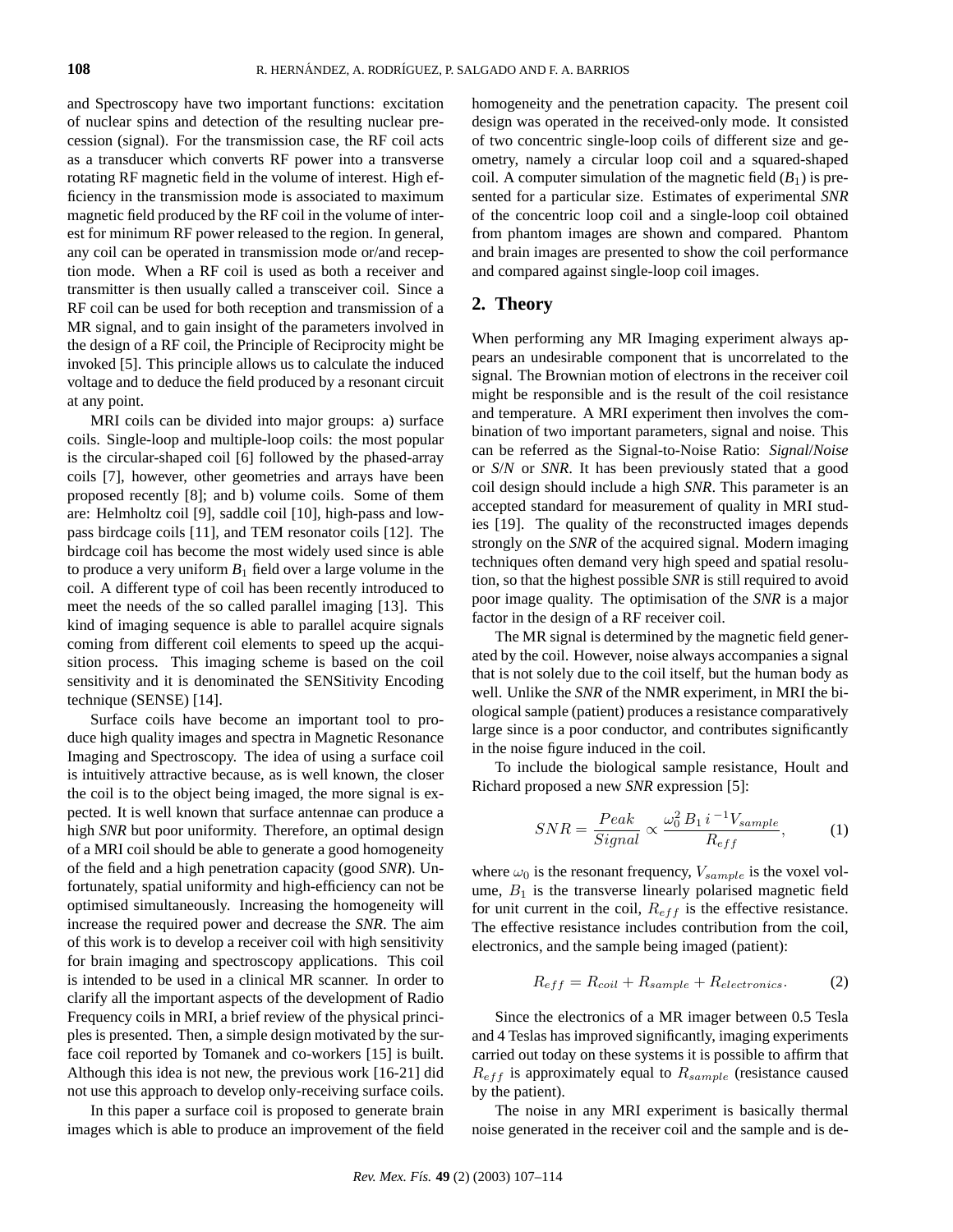scribed by the Nyquist formula [20]:

$$
R_{eff} = \sqrt{4 \kappa T \Delta f R_{coil}}, \tag{3}
$$

where  $\kappa$  represent the Boltzmann's constant, T is the sample temperature, the resistance,  $R_{coil}$  is used to represent the conductive losses of the coil itself as well as magnetic (eddy currents) and dielectric losses in the sample and surroundings structures. The noise is measured over a defined spectral bandwidth  $\Delta f$  in Hertz.

The *SNR* expression [Eq. (1)] also dictates the size and geometry of the RF coil to be developed. In particular, analytical expression of the  $R_{eff}$  and  $B_1$  for simple geometries have been developed by Wang and co-workers [21] who used the quasi-static approach to obtain a *SNR* formula. This produces accurate results for low field strengths  $(\leq 1$  Tesla) in which the wavelength is much larger than the body size. Schnell and collaborators [22] calculated the electromagnetic filed of surface and volume coils by approximating the human body by a homogeneous half-space or cylinder depending on the type of coil to be used, to derive a general expression for the *SNR* in MRI. Ocali and Atalar [23] introduced another approach to calculate the intrinsic *SNR*, based on the assumption of a superposition of a large number of plane waves to obtain an expression for the electromagnetic field. The idea is to minimise the total power deposition while maintaining a constant right-hand circulary polarised component of the magnetic field at the point of interest. It is difficult to develop a simple relation between the imaging volume and the *SNR* of the associated RF coil, but it is still possible to see the increase of this parameter with the decrease of the coil's effective imaging volume as formulated in Eq. 1.

#### **2.1. The RF coil as a coaxial transmission line**

A medium to transmit the signal from the RF coil to the scanner is required, a coaxial (coax) or triaxial cable is usually used to connect the RF coil to the RF subsystem of the MR unit. The operation of the RF coil is not completely dependent upon the frequency response of the antenna itself but rather on the frequency characteristics of the transmission line-coil element combination. It also important to use a transmission line with a proper characteristic impedance to match the MR system, generally 50 omhs: the coaxial cable should then have a 50 ohms impedance as well. Another simple and practical technique that can be used to match the antenna to the transmission line is to use the  $\lambda/4$  transformer. This implies that the coil should be matched to the coax by using a  $\lambda$ /4 piece of cable [24]. Because the signal travels through a coaxial cable: a RF attenuation by the cable is present, and although small is not negligible at some frequencies [25].

A RF coil attached to a coaxial cable forms a transmission line which is inherently unbalanced [26]. Because the inner and outer conductors are not coupled to the surface coil in the same way, they provide unbalance. Devices used to balance this unbalanced system are denominated baluns (balance to unbalance).

#### **2.2. Equivalent Circuit of a Surface RF coil**

Viewing a RF coil as a magnetic energy storage device is a key to a good coil design. Surface coils are generally operated as resonant circuits. Then, an equivalent circuit can be formulated to study the parameters affecting the design of a RF coil. This is done in most applications to provide maximum power transfer between the MR system and the coil. In a resonant circuit, equal amounts of energy are stored in the electric and magnetic fields, with the energy exchanging repeatedly between the electric and magnetic fields. Electric fields with lossy dielectrics (patients) lead to increased resistance in the coil, the electric fields should be associated with the capacitors used for tuning and matching the coil rather than the stray electric field of the coil.

An easy way to represent a RF coil is using a resonant circuit composed of an inductor (*L*), a resistance (*R*) and a capacitance (*C*). Consequently, using the Kirchhoffs law for circuit in Fig. 1, it can be obtained that the resonant frequency is

$$
\omega = \frac{1}{\sqrt{LC}}.\tag{4}
$$

In practice, the resistance can not disappear totally so the current magnitude is never infinity. The current however would reach its maximum value at the resonant frequency.

#### **2.3. The quality factor of a RLC circuit**

To provide a quantitative way to measure the quality of the circuit, a quality factor, *Q* can be defined as the energy stored divided by the energy dissipated per period. However, to calculate the inductance and resistance of a coil is not an easy



FIGURE 1. A typical representation of a RLC circuit.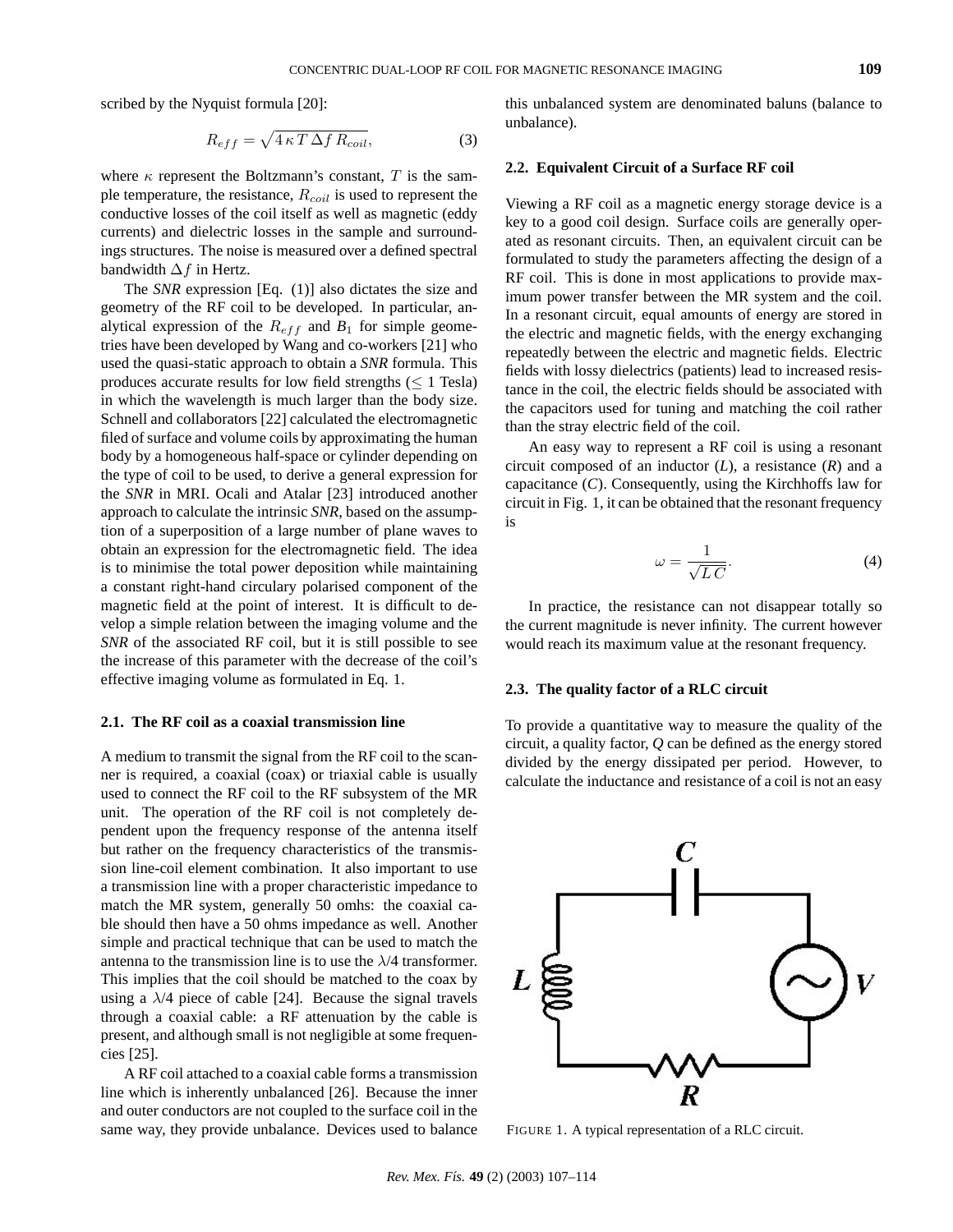task. The *Q* of a resonator can be expressed as:

$$
Q = \frac{maximum\ energy\ stored}{average\ energy\ dissipated\ per\ cycle}
$$

$$
= \frac{0.5I^2L}{\pi/\omega I^2 R_{coil}} = \frac{\omega L}{R_{coil}}.
$$
(5)

From Eq. (5) it can be said that a high *Q* should have a small resistance. The higher the *Q*, the higher the ratio of flux density produced to power dissipated in the coil. Typical values for loaded coils ranges from order of magnitude of 10 to 100. The relative values of  $R_{coil}$  and  $R_{sample}$  in Eq. 2 can be determined by measuring the *Q* when the coil is empty and when it is loaded by a patient or a phantom. The best indicator of the coil sensitivity is the ratio

$$
\frac{Q_{empty}}{Q_{loaded}} = \frac{R_{coil} + R_{sample}}{R_{coil}},
$$
\n(6)

provided the dielectric losses do not contribute to  $R_{sample}$ (patient). This ratio can be 5 times or more for a magnetic field strength of 1.5 Teslas, therefore coil losses contribute less than 11% of the observed noise value. Therefore, a good coil design should have a  $R_{sample} \gg R_{coil}$ .

A much simpler approach is to calculate *Q* according to the following expression [5]:

$$
Q = \frac{\omega}{\Delta \omega},\tag{7}
$$

where  $\Delta\omega$  denotes the bandwidth, which can be measured easily with the aid of a network analyzer. The measured *Q* factor includes the contribution of the capacitor's resistance, and one must be aware that many capacitor manufacturers specify the *Q* of their products. High quality chip capacitors are then recommended to be used in the design of a MRI coil, to avoid unwanted resistance contributions coming from these electronic components which can drastically affect the quality factor.

### **2.4. Coil homogeneity**

MR images present intensity variations caused by the magnet magnetic field  $(B_0)$ , the RF coil field  $(B_1)$  and eddy current compensation. In particular, the non-uniformity of the received field leads to unwanted variation in MR images. This effect is most pronounced with surface coils [27]. A number of quality tests have been reported to measure image uniformity [28]. This is normally carried out acquiring images under specific considerations. A crude manner to quantify this parameter can be obtained by plotting the pixel variation across an axial phantom image.

### **3. Methods**

We designed and built a surface receiver coil with two concentric elements: a circular loop and a squared-shaped loop. In Fig. 2a an illustration of the coil prototype is shown. Prior to built this coil design, MATLAB programmes (V.6 Math-Works, Natick, MA) based on the Biot-Savart law were developed to visualise the magnetic field in the form of numerical simulations. All programmes were implemented on a 500 MHz Intel Pentium III PC.

The radius of the coil roughly matches the depth to which imaging is desired. Then, two copper substrate trips (width  $= 0.5$  cm) were used forming a squared-shaped coil with a side of 15.5 cm and a single-loop coil with a diameter of 14.0 cm. The square coil surrounded the circular coil to form a two-concentric figure coil with a separation of 0.5 cm from each other. Only tuning capacitors were soldered direc-



coaxial cable

FIGURE 2. a) Schematic diagram of the dual concentric figure coil showing the prototype dimensions and localisation of the tuning capacitors, and b) equivalent electric circuit.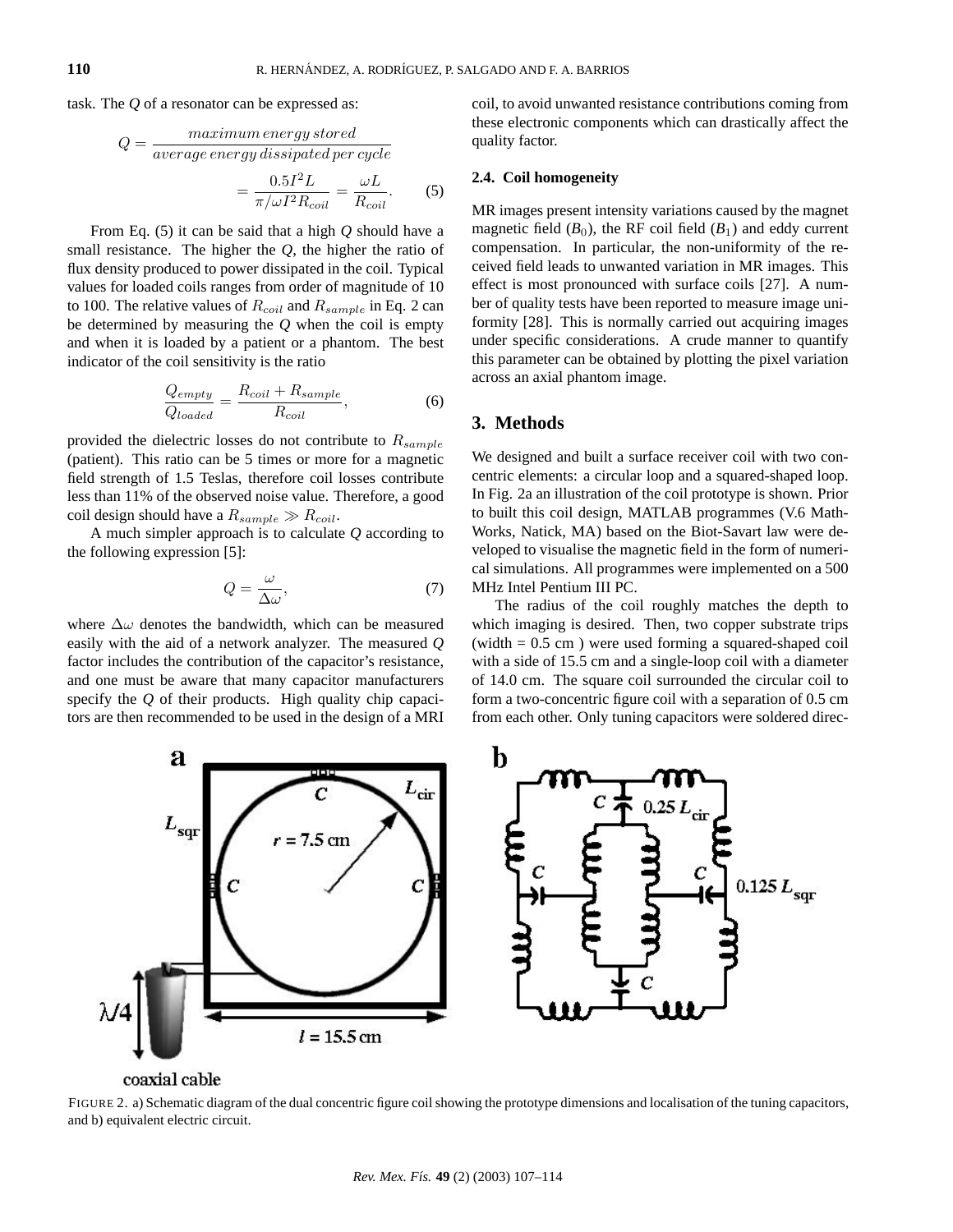tly onto the surface of the two coil as follows: ceramics chip capacitors (American Technical Ceramics: series ATC 100 B non-magnetic) were placed between the middle point of each side of the squared-coil and the corresponding point on the circular coil. In order to balance the capacitance and reach the resonant frequency, chip capacitors were equally placed on the coils. The value of the capacitors were 15 pF and 75 pF  $(\pm 5 \%)$ .

Since these coils are in the receive-only mode, a PIN diode (ECG 555A, Philips Electronics North America, Greeneville, TN) was placed parallel to the tuning capacitors between the central coil and the square coil. This allows us to avoid RF field concentrations at the coil conductor during transmission and to avoid coupling between the transmitter coil and receiver coil. To conduct the signal to the coil port of the MR imager, a 50 Ohm-coaxial cable (Model: 9223-low noise, Belden, Richmond, IN) was attached to the prototype and then matched and tuned to  $Z0 = 50$  Ohm and  $0 = 83.87$ MHz respectively, this frequency corresponds to a 1.5 Teslas MRI system.

An network analyzer (R3753 AH model, 5 Hz-500 MHz, Advantest Co, Tokyo, Japan) was used to measure the resonant frequencies as the return loss (S11). Then, the quality factor Q of the dual concentric figure coil was determined experimentally by measuring the resonant frequency of the coil divided by the 3-dB bandwidth, with quarter wavelength coaxial cable while placed on the top of a tap water filled phantom (35 cm in length and 7 cm in diameter) and was approximately 44, whereas for the unload case was 66. The coil prototype in Fig. 2a was tested on a 1.5 T imager (GE Signa LX equipped with V. 8.5, General Electric Medical Systems, Milwaukee, WI). A picture of the MRI systems of the Hospital ABC is shown in Fig. 3. Before any attempt is made to produce brain images of healthy volunteers, phantom images should be acquired to optimise the acquisition imaging protocol. Consequently, brain images of a healthy volunteer



FIGURE 3. A picture of the clinical MR imager of the American British Cowdray Medical Center-Tacubaya, Mexico.

were acquired using the same parameters of the phantom imaging protocol. All imaging experiments were carried out under those circumstances normally found in the clinical environment, to ensure reproducibility of the imaging protocol.

## **4. Results and discussion**

A numerical simulation of the coil magnetic field  $(B_1)$  was computed and depicted in Fig. 4. An improvement of the coil sensitivity can be observed from these contour maps. From the  $B_1$  field simulation, The loss return of the coil prototype is depicted in Fig. 5a. The RF antenna has a quality factor,  $Q = 64$  under loading conditions with a matching impedance of around 50 Ohms, see Fig. 5b. The following image acquisition parameters were used:  $TR/TE = 400$  ms/7.5 ms, FOV = 18 cm, image size =  $256x192$ , NEX = 5 for both phantom and brain imaging experiments. Phantom images in axial cuts were acquired and shown in Fig. 6. From these phantom images, a uniformity profile was computed to estimate the coil uniformity, see Fig. 7b. Phantom image data was used to compute the experimental profile of the *SNR* and compared it against the single-loop coil *SNR* roll-off. In both cases, phantom images were acquired with the same imaging protocol. A comparison of the *SNR* profiles is illustrated in Fig. 8. From these experimentally-acquired profiles, an improvement in the coil *SNR* can be appreciated. Figure 9 shows brain images in different orientations obtained with this coil prototype.

To simplify the design, no balun circuit was intentionally implemented for this coil. Tuning and matching were done by trial-and-error. It took a great deal of effort to reach the resonant frequency of the MR imager, as well as to get a matching figure around 50 Ohms. The MR scanner is equipped with a matching system that facilitates the use of RF coils not built by the same manufacturing company of the MR imager. Finally, there is no need to add a matching circuit to operate the scanner with this coil. No extra total resistance coming from the extra capacitors and inductors in the balun circuit was added, so a reduction of the resistance and an improvement of the image quality can be appreciated in the MR images themselves.The distribution of capacitance around the coil and mutual inductance require a better understanding. Coil mutual inductance can degrade the *SNR* reducing the penetration capacity of the surface coil, and an unbalanced distribution of energy can cause a higher matching capacitance that unable to tune the structure to the desired resonant frequency. Both parameters can be studied through the analysis of the properties of the equivalent circuit in Fig. 1b, and a circuit simulator such as SPICE (29) which is able to simulate the loss return response in a reliable fashion. Additionally, these results might be of some help to avoid the used of baluns or other matching circuits, and replacing the trial-and-error scheme.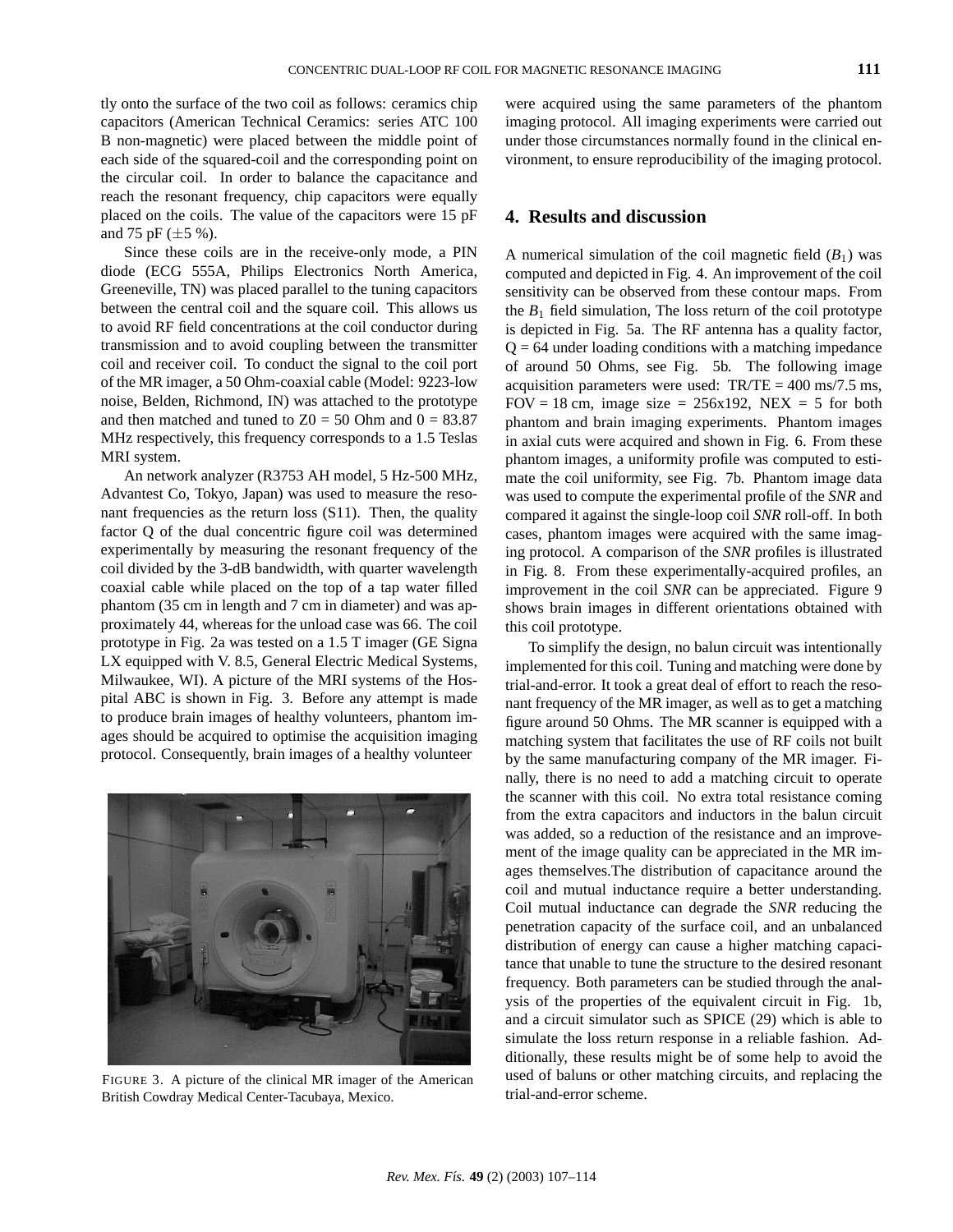

FIGURE 4. Two different views of the numerical simulation of magnetic field generated by the dual concentric figure coil.



FIGURE 5. Illustrations of the coil characterisation obtained with the aid of a network analyzer for both tuning and matching: a) estimation of loss return measured with a network analyzer, and b) Smith chart of the nearly 50 ohm-matching of the prototype.

be easily observed. These images also show an good uniformity and penetration for brain imaging. This coil prototype quantitatively shows a better performance than the singleloop coil. From the purely qualitative comparison of images in Fig. 6, we can appreciate an betterment in the image SNR. A more formal analysis is required to quantitatively assess the *SNR* and field uniformity and compare to other common surface coils. The experimental evidence acquired with the phantom imaging experiments (Figs. 6-8) shows a better *SNR* when compared against a single-loop coil.

Coronal and transversal brain images of Fig. 9 show a nonuniform reception profile in the central region. This a



FIGURE 6. Phantom images obtained from a General Electric phantom in axial cuts at various position along the cylindrical phantom. These images show a high uniformity and very good spatial resolution in all four cases.

Phantom images in Fig. 6, exhibit a high image quality since details in the General Electric cylindrical phantom can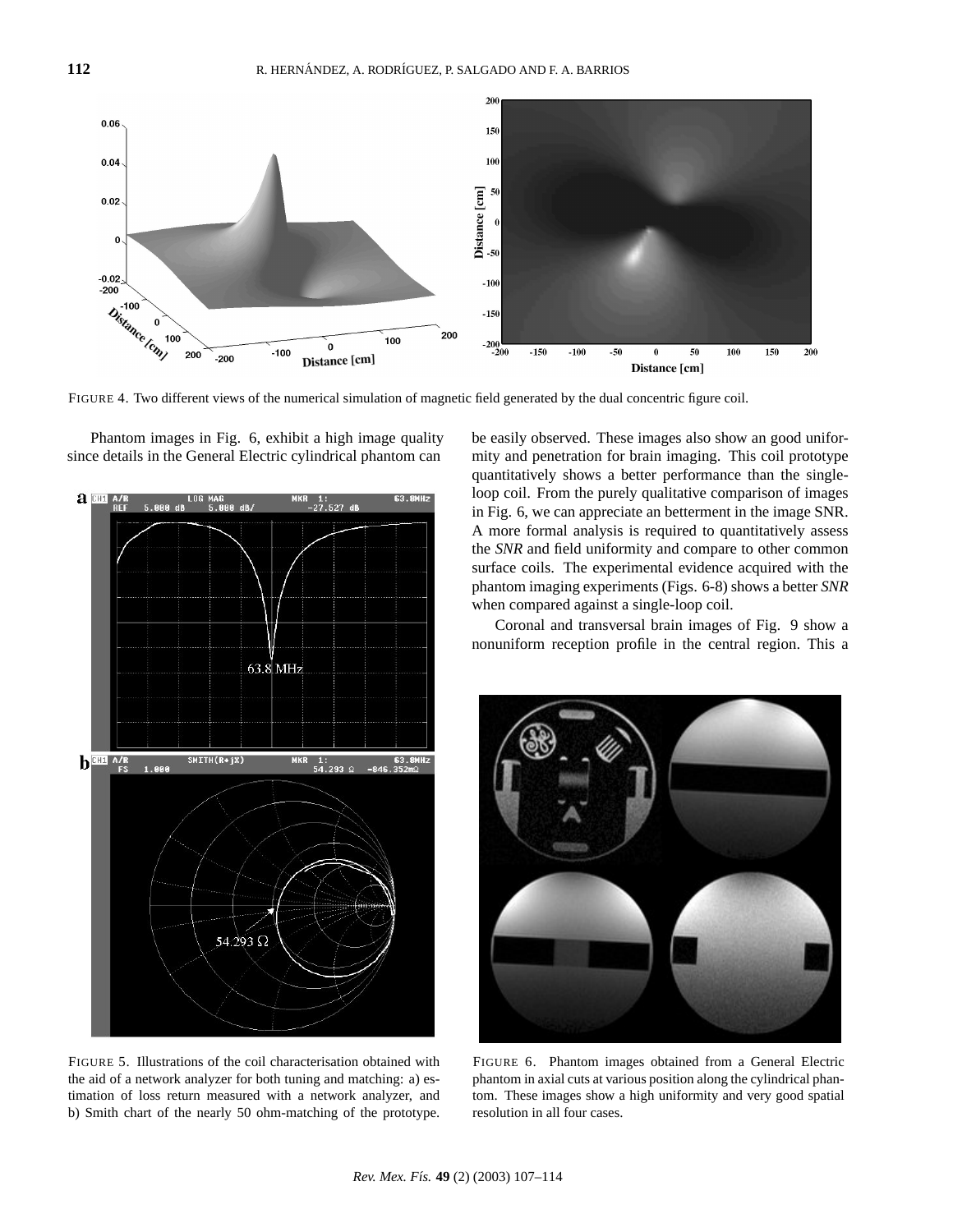

FIGURE 7. a) Picture of a General Electric cylindrical phantom (Model 2131027-2, NICl2 +H2O, weight  $= 4.43$  kg): the arrow shows the location where the image was acquired. b) Plot of pixel intensity variation versus phantom diameter. Uniformity data was taken across the phantom as indicated in the image below.



FIGURE 8. Comparison of experimental *SNR* roll-offs of a singleloop coil (radius = 10 cm) and the dual concentric figure coil. Both profiles were computed from phantom images acquired with the same imaging protocol as for the brain imaging experiments.

very similar artefact as those generated by the phased-array coils, and it can be corrected by applying some image intensity correction method as the edge-filled low-pass image correction algorithm. However, brain images obtained with this coil prototype show a good image quality. However, after correcting the nonuniform profile, image quality can be enhanced so brain images can be used for clinical and diagnostic purposes. A comparison of image quality can be observed in Fig. 10, for images acquired with a single-loop coil and the concentric dual-loop coil.

This surface coil can be used in a clinical MR scanner in a simple manner and no extra care should be taken. Imaging experiments showed that this coil has a full compatibility with imaging schemes such as Spin and Gradient Echo sequences. Majority of imagers in the world are equipped with at least one of this pulse sequences, and built on the same



FIGURE 9. Brain images acquired with the dual concentric figure coil in three directions and the same acquisition parameters.



FIGURE 10. Comparison of brain images using the same imaging acquisition protocol a) concetric loop coil, and b) single-loop coil.

principles. This implies that this coil design can be used in any commercial scanner regardless the manufacturing company. Further improvements in the coil should include the use of different coil geometries and sizes. This may further improve the coil array uniformity and the penetration capability.

# **5. Conclusion**

In summary, a surface coil with two different concentric loops was designed and built for brain imaging. It has been